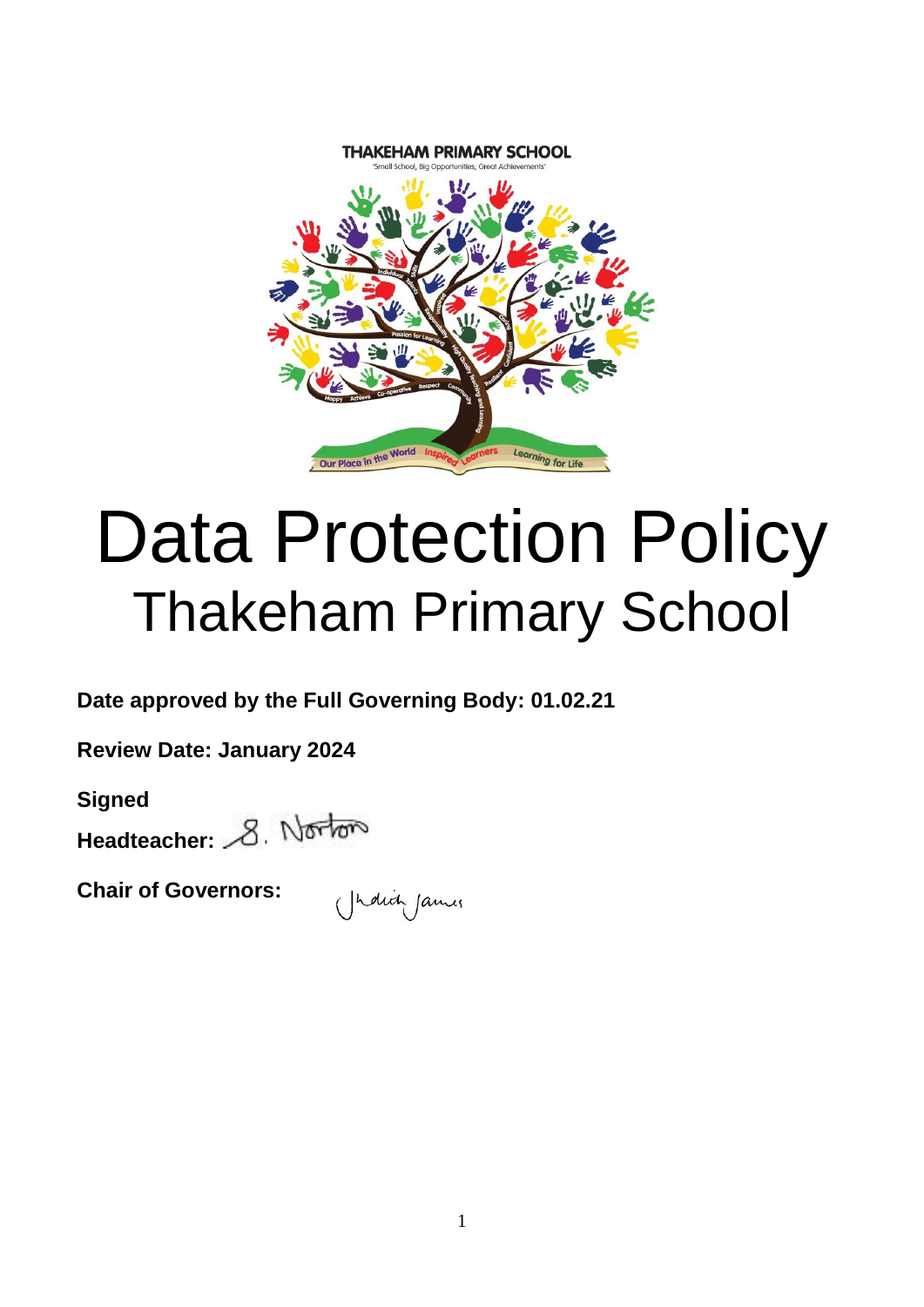## **Introduction**

On the 25th May 2018 the General Data Protection Regulation (GDPR) will be applicable and the current Data Protection Act (DPA) will be updated by a new Act giving effect to its provisions. Before that time the DPA will continue to apply.

This Policy sets out the manner in which personal data of staff, students and other individuals is processed fairly and lawfully.

Thakeham Primary School collects and uses personal information about staff, students, parents or carers and other individuals who come into contact with the School. This information is gathered in order to enable it to provide education and other associated functions. In addition, there may be a legal requirement to collect and use information to ensure that Thakeham Primary School complies with its statutory obligations.

Thakeham Primary School is a data controller and must therefore comply with the Data Protection Principles in the processing of personal data, including the way in which the data is obtained, stored, used, disclosed and destroyed. We must be able to demonstrate compliance. Failure to comply with the Principles exposes Thakeham Primary School and staff to civil and criminal claims and possible financial penalties.

Details of Thakeham Primary School's purpose for holding and processing data can be viewed on the data protection register:<https://ico.org.uk/esdwebpages/search>

Thakeham Primary Schools registration number is **Z6156703**. This registration is renewed annually and up dated as and when necessary.

# **Aim**

This Policy will ensure:

- Thakeham Primary School processes person data fairly and lawfully and in compliance with the Data Protection Principles.
- All staff involved with the collection, processing and disclosure of personal data will be aware of their duties and responsibilities under this policy.
- That the data protection rights of those involved with Thakeham Primary School community are safeguarded.
- Confidence in Thakeham Primary School's ability to process data fairly and securely.

# **Scope**

This Policy applies to:

- Personal data of all School employees, governors, students, parents and carers, volunteers and any other person carrying out activities on behalf of Thakeham Primary School.
- The processing of personal data, both in manual form and on computer.
- All staff and governors.

## **The Data Protection Principles**

Thakeham Primary School will ensure that personal data will be:

1. Processed fairly, lawfully and in a transparent manner.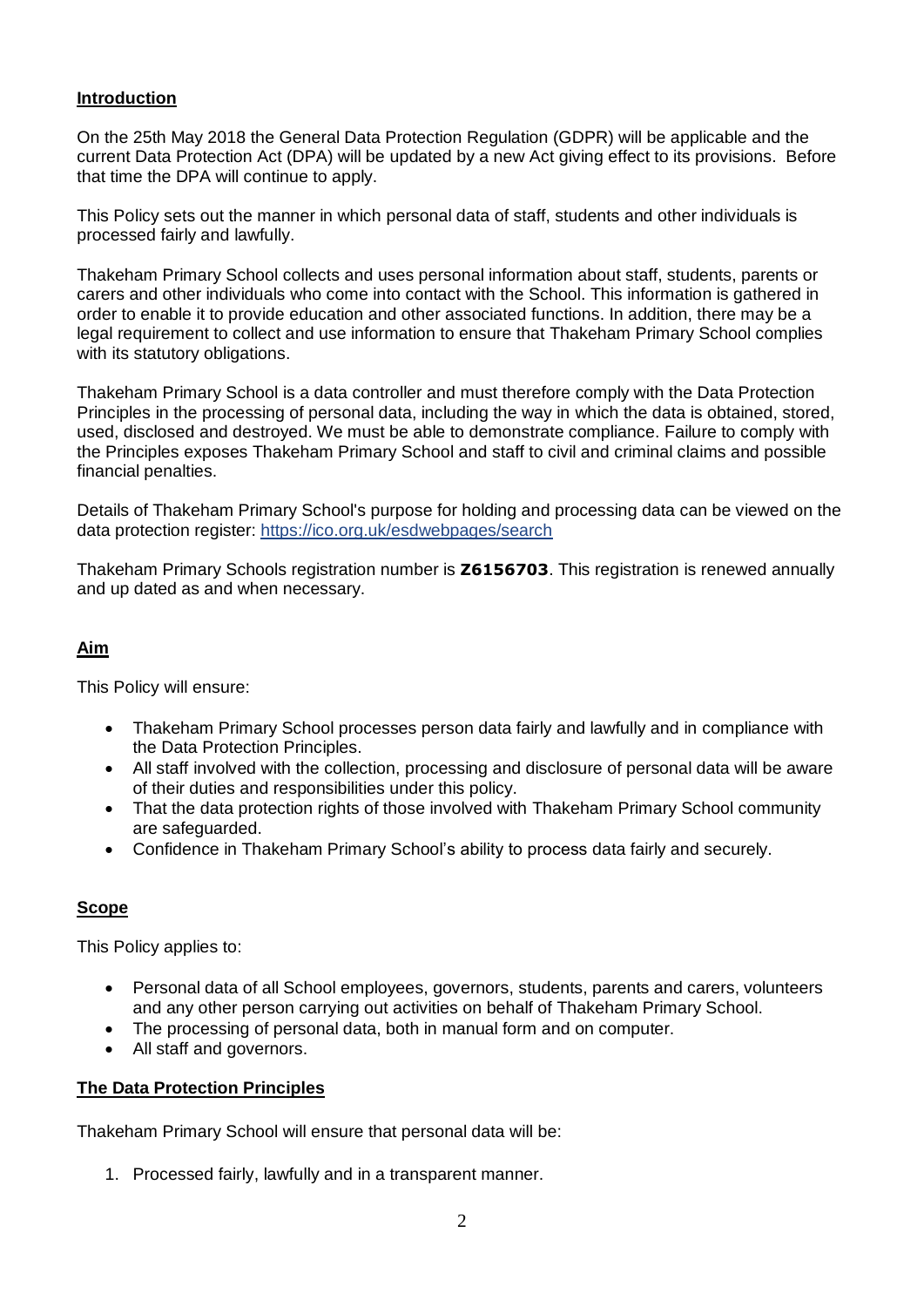- 2. Collected for specified, explicit and legitimate purposes and not further processed for other purposes incompatible with those purposes.
- 3. Adequate, relevant and limited to what is necessary in relation to the purposes for which data is processed.
- 4. Accurate and, where necessary, kept up to date.
- 5. Kept in a form that permits identification of data subjects for no longer than is necessary for the purposes for which the personal data is processed.
- 6. Processed in a way that ensures appropriate security of the personal data including protection against unauthorised or unlawful processing and against accidental loss, destruction or damage, using appropriate technical or organisational measures.

Thakeham Primary School will be able to demonstrate compliance with these principles.

Thakeham Primary School will have in place a process for dealing with the exercise of the following rights by Governors, staff, students, parents and members of the public in respect of their personal data:

- to be informed about what data is held, why it is being processed and who it is shared with;
- to access their data;
- to rectification of the record;
- to erasure;
- to restrict processing;
- to data portability;
- to object to processing;
- not to be subject to automated decision-making including profiling.

#### **Roles and Responsibilities**

The Governing Body of Thakeham Primary School and the Head Teacher are responsible for implementing good data protection practices and procedures within Thakeham Primary School and for compliance with the Data Protection Principles.

It is the responsibility of all staff to ensure that their working practices comply with the Data Protection Principles. Disciplinary action may be taken against any employee who breaches any of the instructions or procedures forming part of this policy

A designated member of staff, the Data Protection Officer (School Business Manager, Sam Mills) will have responsibility for all issues relating to the processing of personal data and will report directly to the Head Teacher.

The Data Protection Officer will comply with responsibilities under the GDPR and will deal with subject access requests, requests for rectification and erasure, data security breaches. Complaints about data processing will be dealt with in accordance with Thakeham Primary Schools Complaints Policy.

#### **Data Security and Data Security Breach Management**

All staff are responsible for ensuring that personal data which they process is kept securely and is not disclosed to any unauthorised third parties.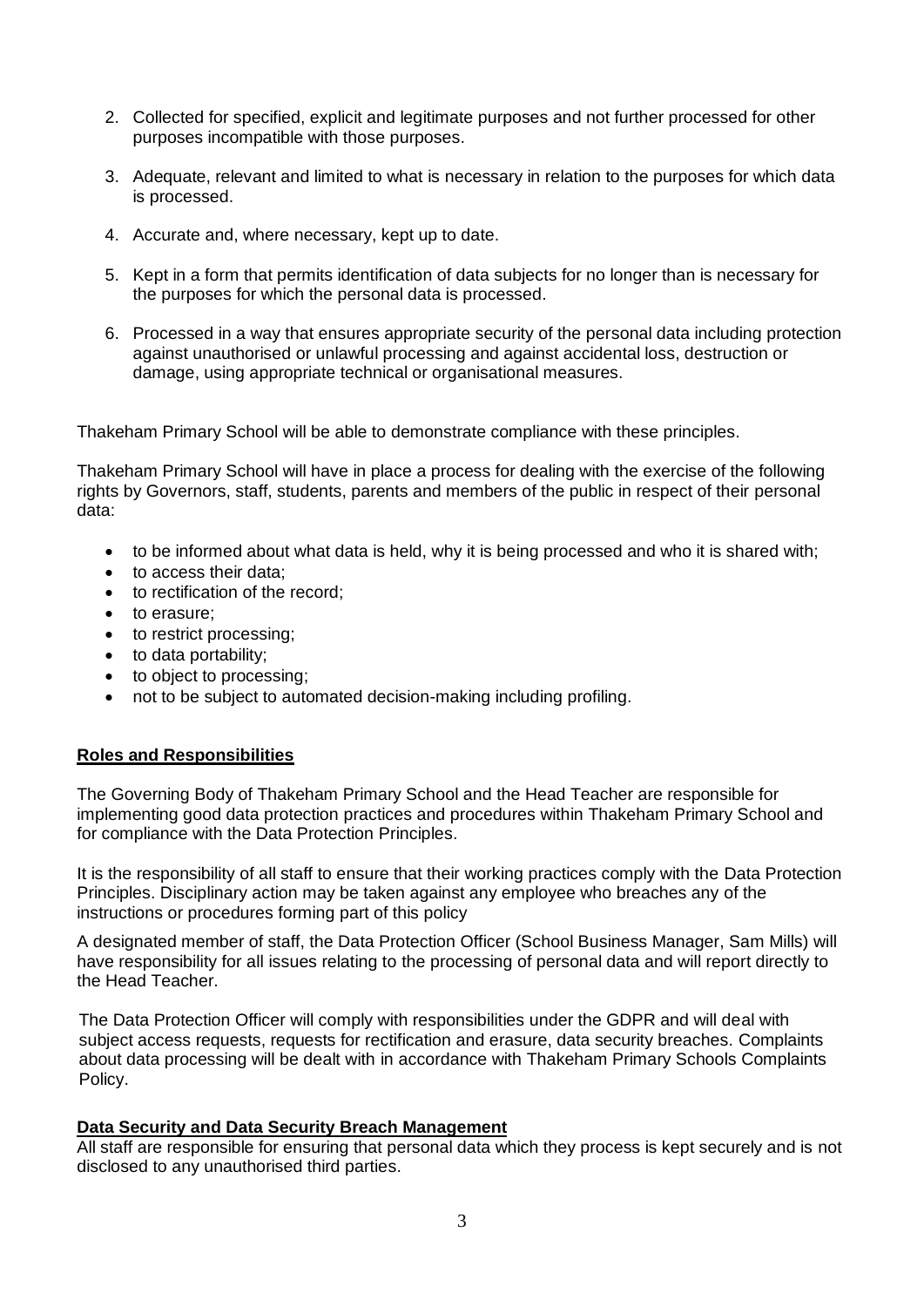Access to personal data should only be given to those who need access for the purpose of their duties.

All staff will comply with Thakeham Primary Schools Acceptable IT use Policy.

Staff who work from home must have particular regard to the need to ensure compliance with this Policy and the Acceptable IT use Policy.

Data will be destroyed securely in accordance with the 'Information and Records Management Society Retention Guidelines for Schools'.

New types of processing personal data including surveillance technology which are likely to result in a high risk to the rights and freedoms of the individual will not be implemented until a Privacy Impact Risk Assessment has been carried out.

Thakeham Primary School will have in place a data breach security management process and serious breaches where there is a high risk to the rights of the individual will be reported to the Information Commissioner's Office (ICO) in compliance with the GDPR.

All staff will be aware of and follow the data breach security management process.

All staff will be aware of and comply with the list of Do's and Don'ts in relation to data security in Appendix A

## **Subject Access Requests**

Requests for access to personal data (Subject Access Requests)(SARs) will be processed by the Data Protection Officer. Those making a Subject Access Request will be charged a fee in accordance with Regulations. After the implementation of GDPR on 25<sup>th</sup> May 2018 no fee is applicable. Records of all requests will be maintained.

Thakeham Primary School will comply with the statutory time limits for effecting disclosure in response to a Subject Access Request. The statutory time limit of 40 days continues until 25<sup>th</sup> May 2018 when under the GDPR the statutory time period reduces to one calendar month of receipt of the request.

#### **Sharing data with third parties and data processing undertaken on behalf of Thakeham Primary School.**

Personal data will only be shared with appropriate authorities and third parties where it is fair and lawful to do so. Any sharing will be undertaken by trained personnel using secure methods. Where a third party undertakes data processing on behalf of Thakeham Primary School e.g. by providing cloud based systems or shredding services, Thakeham Primary School will ensure that there is a written agreement requiring the data to be processed in accordance with the Data Protection Principles.

## **Ensuring compliance**

All new staff will be trained on the data protection requirements as part of their induction.

Training and guidance will be available to all staff.

All staff will read the Acceptable IT use Policy.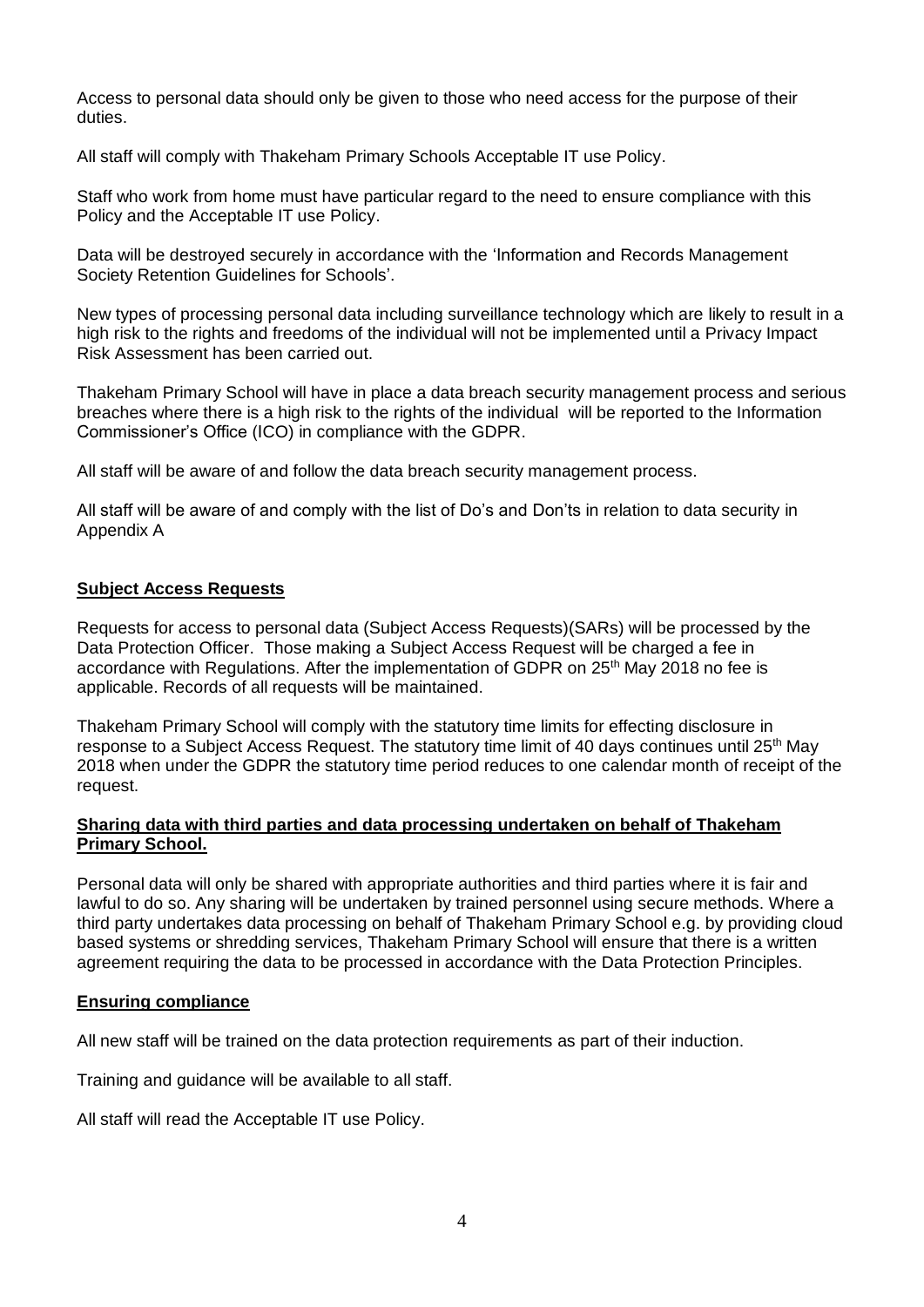Thakeham Primary School advises students whose personal data is held, the purposes for which it is processed and who it will be shared with. This is referred to as a "Privacy Notice" and is available on Thakeham Primary School website.

Thakeham Primary School also provides a Privacy Notice to staff which is available on Thakeham Primary School website.

Thakeham Primary School will ensure Privacy Notices contains the following information:

- Contact Data Controller and Data Protection Officer
- Purpose of processing and legal basis. Retentions period. Who we share data with.
- Right to request rectification, erasure, to withdraw consent, to complain, or to know about any automated decision making and the right to data portability where applicable.

#### **Photographs, Additional Personal Data and Consents**

Where Thakeham Primary School seeks consents for processing person data such as photographs at events it will ensure that appropriate written consents are obtained. Those consent forms will provide details of how the consent can be withdrawn.

Where the personal data involves a child under 16 years written consent will be required from the adult with parental responsibility.